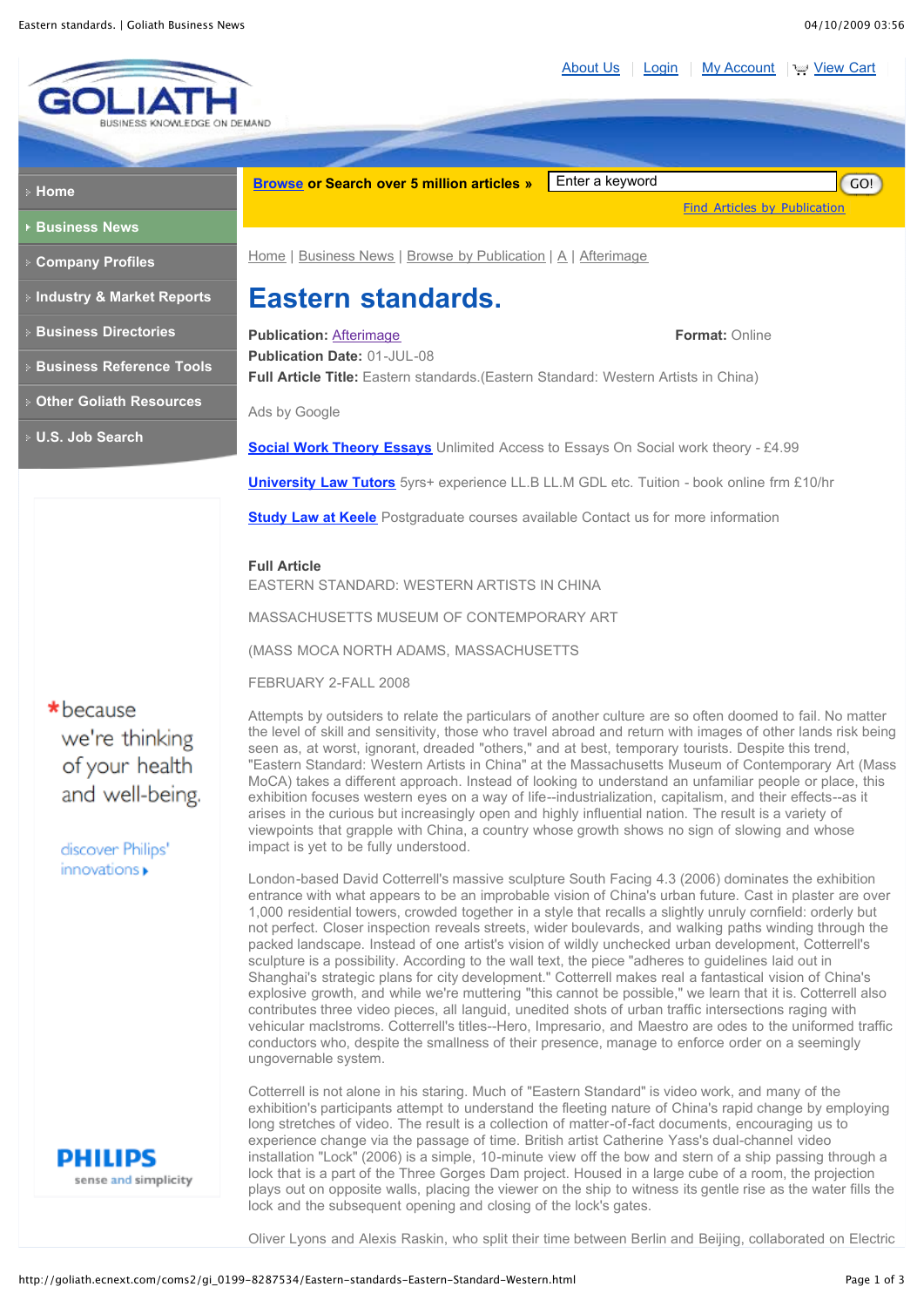Shadows (2007), a set of six small, rear-projected videos. The blurred, stop-motion scenes are long looks at both contemporary and historic scenes of China's urban spaces, perhaps attempting to slow the blistering pace of change so that we may better comprehend its meaning. Lucy Raven's Leap (2008) films nothing more (or less) than the turning pages of 1970s-era books published in China. The volumes are heavy on propagandistic photos extolling the virtues of progress and industrialization; the title's reference to the horrific results of China's "Great Leap Forward" encourages a deliberate reflection on the perils of such rapid transformation.

# [ILLUSTRATION OMITTED]

Photography makes a limited appearance here and fails to provide a dramatic increase in the clarity of our perceptions of China, proving that video will carry the day as the medium of record during this industrial revolution. Canadian photographer Edward Burtynsky's scenes of contemporary Chinese industry and urban change make an obligatory appearance, but his highly formal style distracts and obscures message in favor of visual dazzle. Two stylistically identical photographs from his "Manufacturing" series depict workers dressed in brightly colored uniforms. Each image finds Burtynsky's camera in the exact same spot--slightly above the action and looking toward the same infinite spot on the horizon, giving the impression that the factory floor and the industrial park proceed forever. Not all of Burtynsky's images employ this visual cliche. His less-formal diptych of a Yangtze River town displaced by the Three Gorges Dam project is more about "what happened" than "how it looks," but feels tired and unoriginal.

# [ILLUSTRATION OMITTED]

German-born Michael Wolf's photographs of Hong Kong's staggering urban density look like smaller squares of gargantuan Andreas Gursky-sized prints. Wolf's two pieces run warm and cool, both columns of concrete and windows fill the frame. But whereas Architecture of Density #69 (2005) brings us close enough to the crowded facades of the buildings to see vestiges of humanity within the oppressive architecture (laundry hung out to dry, different styles of drapes and blinds), #28 (2003) is captured from further away, rendering the columns and rows of windows as merely a soulless grid of shapes and lines. One is more or less a pretty visual pattern, while the other illustrates the human spirit's struggle to exist, akin to flowers breaking through cracks in the pavement.

Jennifer Allora and Guillermo Calzadilla of Puerto Rico continue the wonder-filled gazing with a unique view of the shifting landscape of the manufacturing-heavy Pearl River Delta. Their quiet film Amphibious (Login-Logout) (2005) follows turtles floating on a log from river to sea; the turtles--like so much of the work in "Eastern Standard: Western Artists in China"--just stare outward as they pass through the tumult. Much of the world is looking on like this, floating along while China's economic and cultural currents decide our path. Perhaps the speed of change that is currently transforming China is too rapid to fathom and the artists' role is not to comment, but simply to help us see and to share with us their creative witness.

LUKE STROSNIDER is a recent graduate of the Visual Studies Workshop in Rochester, New York. To see more of his words, images, and projects, visit www.lensless.net.

# **Read the FULL article now - Try Goliath Business News - FREE!**

You can view this article **PLUS...**

- Over 5 million business articles
- <sup>»</sup> Hundreds of the most trusted magazines, newswires, and journals ([see list](http://goliath.ecnext.com/coms2/browse_R_))
- Premium business information that is timely and relevant
- **Unlimited Access**

**Now for a Limited Time, try Goliath Business News - Free for 3 Days!**

**Start My FREE Trial** 

**Tell Me More [Terms and Conditions](http://goliath.ecnext.com/coms2/page_terms_and_conditions)**

**Get Goliath Business News for 1 year - Just \$99 (Save 65%) Tell Me More [Terms and Conditions](http://goliath.ecnext.com/coms2/page_terms_and_conditions)**

Add to cart

**Already a subscriber? [Log in to view full article](http://goliath.ecnext.com/coms2/page_my_account)**

# **[More articles from Afterimage](http://goliath.ecnext.com/coms2/browse_R_A031)**

[Feminism in the field.\(A Field Guide for Female Interrogators\)\(Book re...](http://goliath.ecnext.com/coms2/gi_0199-8287535/Feminism-in-the-field.html), July 01, 2008